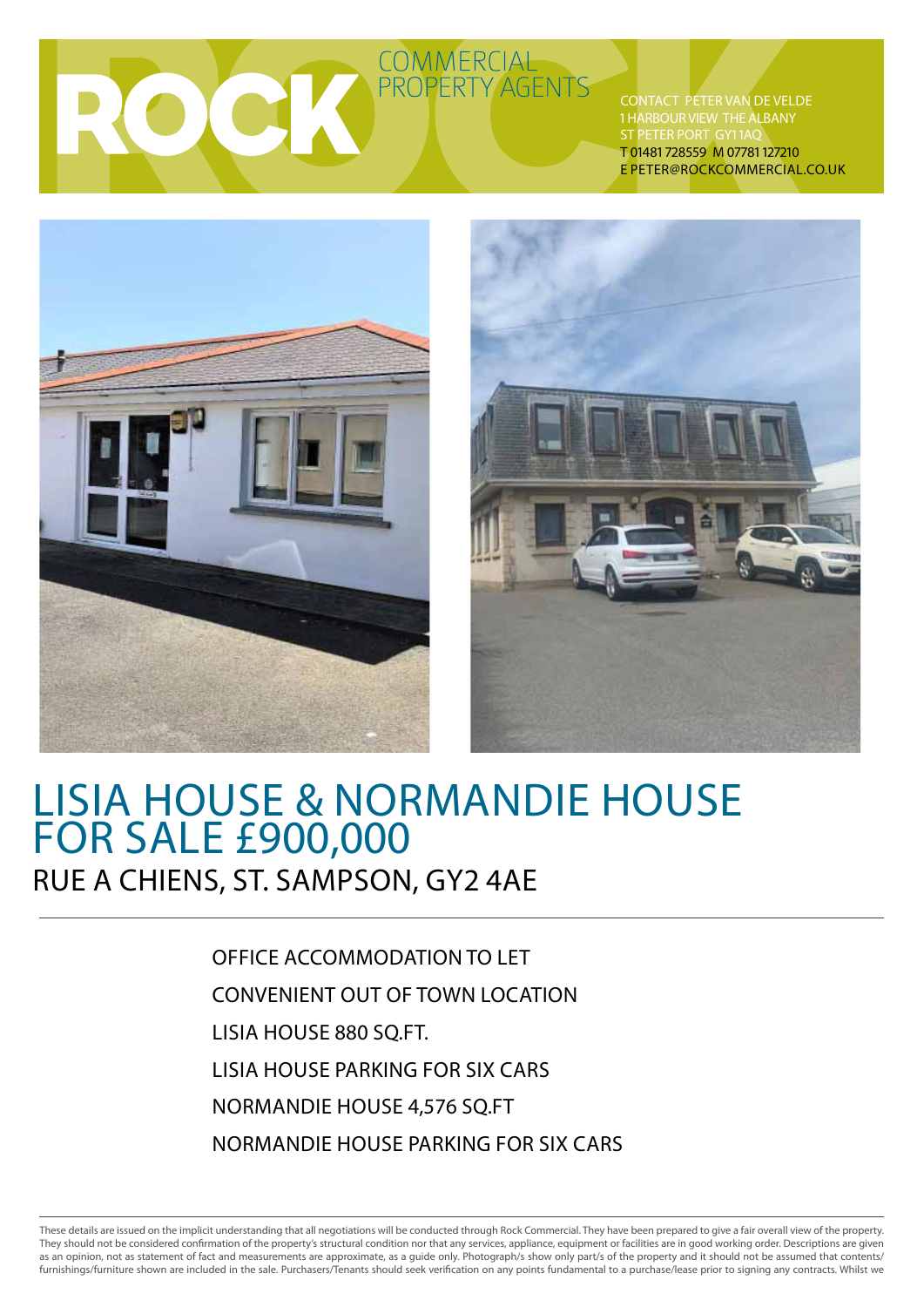Contact Peter van de Velde 1 HARBOUR VIEW THE ALBANY ST PETER PORT GY11AC T 01481 728559 M 07781 127210 E peter@rockcommercial.co.uk

### Lisia House

### **LOCATION**

The offices are located in an out of Town location in Rue A Chiens in St Sampson.

 Proceeding down Rue A Chiens you will pass a number of residential properties on the left hand side, then nearing the bottom of the hill you will see the first industrial site on the left hand side. There is a granite building called Normandie House. If you go into the drive and pass this building with it on your right, Lisia House is located to the rear of that building on the left. PERRY'S: 9F3

### accommodation

Front door leading into office space suitable for four to five people off which are two cellular offices, this could be opened up to create a larger open plan office. A door leads to a second office to suit four people and both office areas have doors leading to a ladies and gents wc, kitchen and storage room.

The whole unit is 880 sq ft

Air conditioning, oil fired central heating & cesspit drainage.

Allocated parking for six cars.

The office is Let for £18,000 pa for a remaining 5 Years

FURTHER INFORMATION AND VIEWING Strictly by appointment . Please contact Rock Commercial as the Landlord's Agent: Mr Peter Van de Velde (director) Telephone: 01481 728559 / Mobile: 07781 127210 Email: Peter@Rockcommercial.co.uk Opening hours 8.30am until 5.00pm. Viewings out of hours by prior arrangement.









They These details are issued on the implicit understanding that all negotiations will be conducted through Rock Commercial. They have been prepared to give a fair overall view of the property. They should not be considered confirmation of the property's structural condition nor that any services, appliance, equipment or facilities are in good working order. Descriptions are given as an opinion, not as statement of fact and measurements are approximate, as a guide only. Photograph/s show only part/s of the property and it should not be assumed that contents/ furnishings/furniture shown are included in the sale. Purchasers/Tenants should seek verification on any points fundamental to a purchase/lease prior to signing any contracts. Whilst we